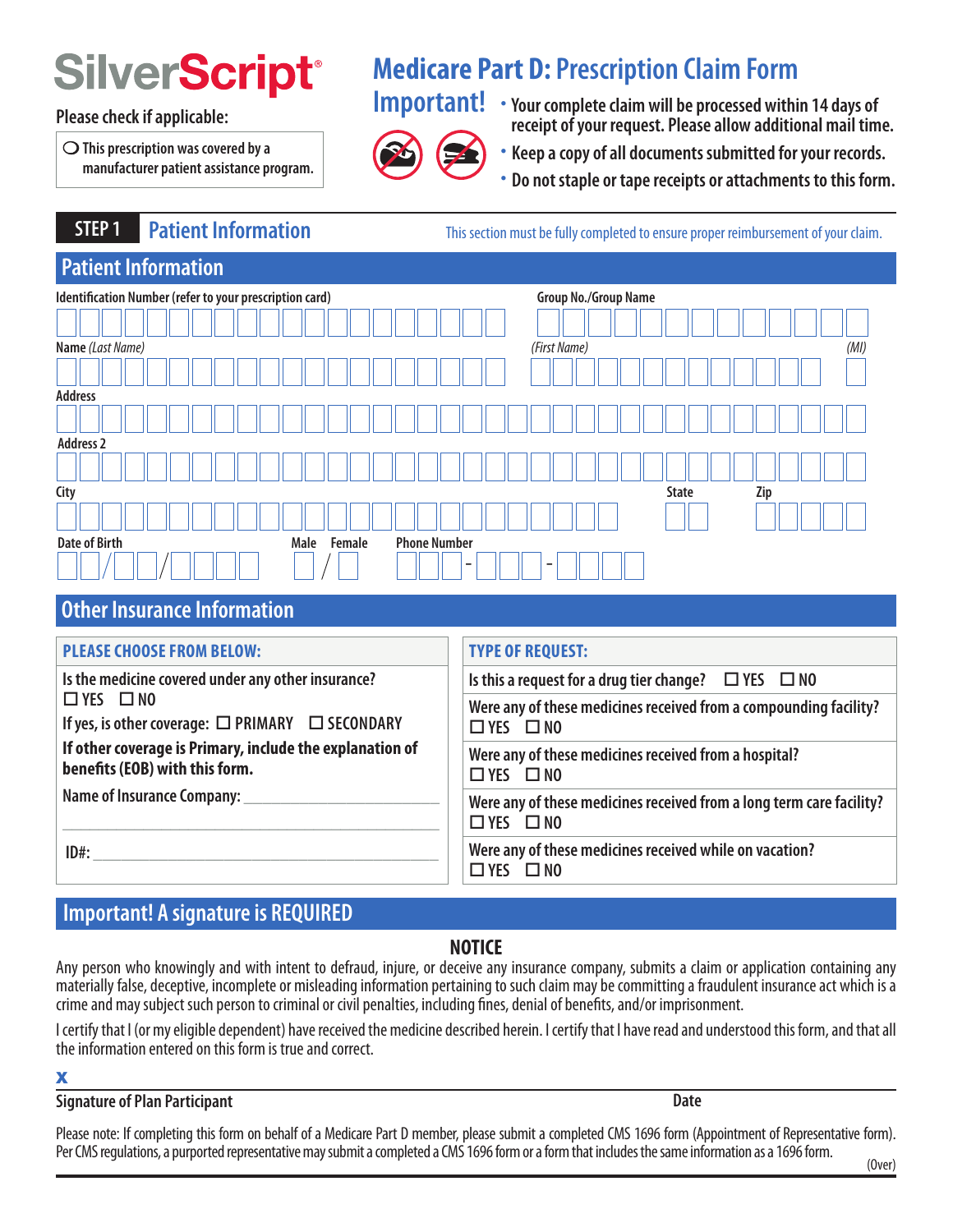# **STEP 2 Submission Requirements:**

| You MUST include all original "pharmacy" receipts in order for your claim to process. "Cash register" receipts will <u>only</u> be accepted for |
|-------------------------------------------------------------------------------------------------------------------------------------------------|
| diabetic supplies. The minimum information that must be included on your pharmacy receipts is listed below:                                     |

• Patient Name • Prescription Number • Drug's 11 Digit NDC Number • Date of Fill • Quantity of Drug • Total Paid • Days Supply for your prescription (you need to ask your pharmacist for this "Day Supply" information)

Pharmacy name and address or pharmacy NABP number: \_\_\_\_\_\_\_\_\_\_\_\_\_\_\_\_\_\_\_\_\_\_\_\_\_\_\_\_\_

| Prescribing physician's name: |  |
|-------------------------------|--|
|                               |  |

**Prescribing physician's address:** 

**Prescribing physician's phone number**: \_\_\_\_\_\_\_\_\_\_\_\_\_\_\_\_\_\_\_\_\_\_\_\_\_\_\_\_\_\_\_\_\_\_\_\_\_\_\_\_\_\_\_\_\_\_\_\_\_\_\_\_\_\_\_\_\_\_\_\_\_\_\_

**Additional comments:** \_\_\_\_\_\_\_\_\_\_\_\_\_\_\_\_\_\_\_\_\_\_\_\_\_\_\_\_\_\_\_\_\_\_\_\_\_\_\_\_\_\_\_\_\_\_\_\_\_\_\_\_\_\_\_\_\_\_\_\_\_\_\_\_\_\_\_\_\_\_\_\_\_\_

# Number of prescriptions you are submitting for reimbursement: **with all another container and the set of the set o**

| $\sqrt{2}$        | <b>Prescription (Rx) Number</b>                  | <b>Drug Name</b>        |                        |
|-------------------|--------------------------------------------------|-------------------------|------------------------|
| Prescription      | <b>National Drug Code (NDC Number)</b>           | Date Filled (MM/DD/YY)  | Total Paid (\$ Amount) |
|                   | Prescriber's National Provider Identifier Number | <b>Quantity of Drug</b> | <b>Days Supply</b>     |
| $\mathbf{\Omega}$ | <b>Prescription (Rx) Number</b>                  | <b>Drug Name</b>        |                        |
| Prescription      | <b>National Drug Code (NDC Number)</b>           | Date Filled (MM/DD/YY)  | Total Paid (\$ Amount) |
|                   | Prescriber's National Provider Identifier Number | <b>Quantity of Drug</b> | <b>Days Supply</b>     |
| $\sim$            | <b>Prescription (Rx) Number</b>                  | <b>Drug Name</b>        |                        |
| Prescription      | <b>National Drug Code (NDC Number)</b>           | Date Filled (MM/DD/YY)  | Total Paid (\$ Amount) |
|                   | Prescriber's National Provider Identifier Number | <b>Quantity of Drug</b> | <b>Days Supply</b>     |

**Please utilize Additional Prescription Information page if necessary (more than 3 prescriptions).** 

# **STEP 3 Mail completed forms with receipts to:**

**CVS Caremark Medicare Part D Claims Processing P.O. Box 52066 Phoenix, Arizona 85072-2066** 

### **IMPORTANT REMINDER–To avoid having to submit a paper claim form:**

• Always have your prescription card available at time of purchase. • Always use pharmacies within your network.<br>• Use medication from your formulary list. <br>• If problems are encountered at the pharmacy, our

• If problems are encountered at the pharmacy, call the number on the back of your card.